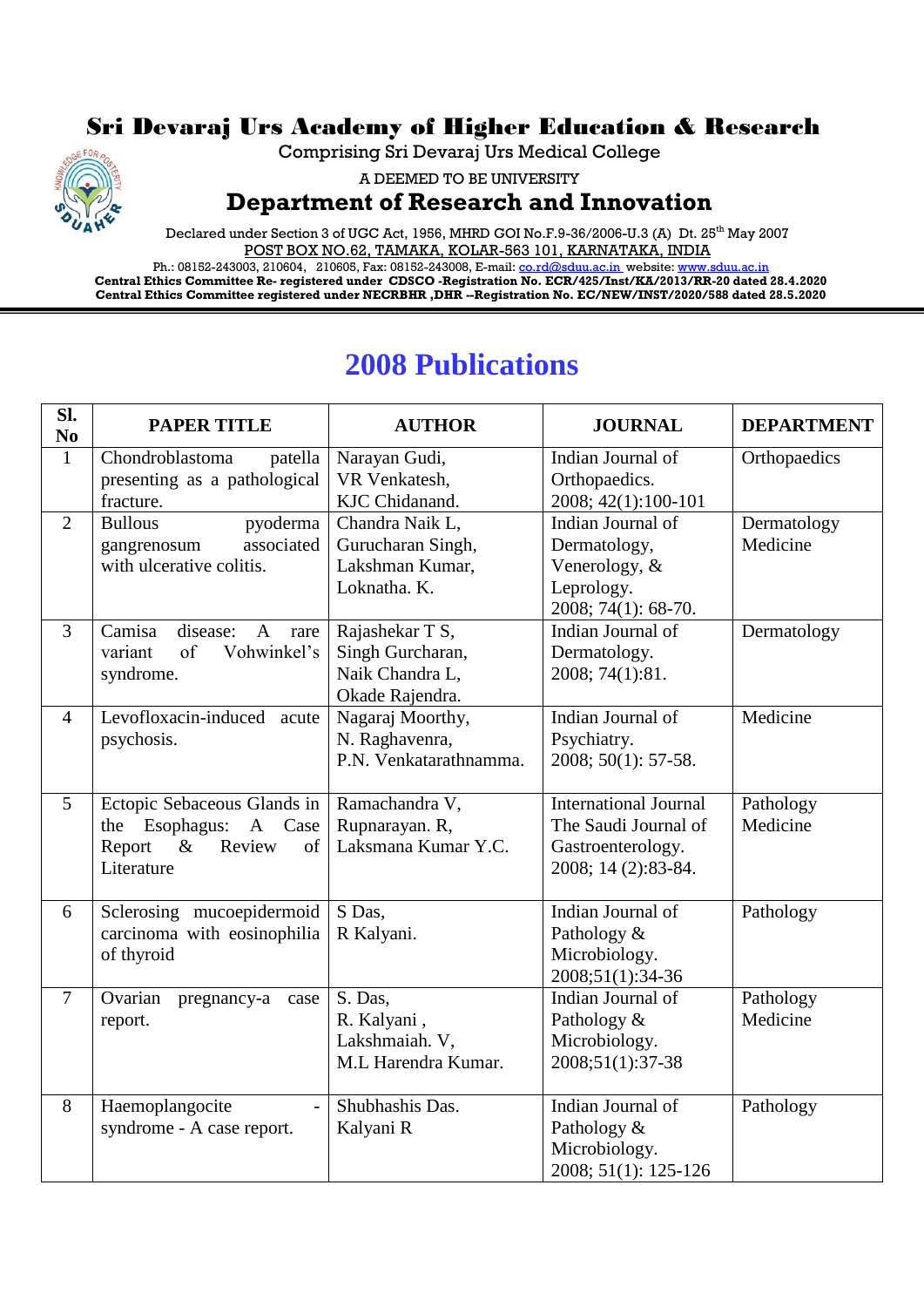| 9<br>10 | Relationship<br>between<br>shyness<br>and<br>insecurity<br>among high school students<br>Soft tissue infections with     | Lancy D'Souza<br>Jayaraju R<br>Rangaiah. B<br>Jagadish S.N<br>A. Malini             | United Journal of<br>Awadh Scholars.<br>2008; 2(2): 13-20<br>Indian Journal of            | Psychiatry<br><b>External faculty</b><br>Microbiology |
|---------|--------------------------------------------------------------------------------------------------------------------------|-------------------------------------------------------------------------------------|-------------------------------------------------------------------------------------------|-------------------------------------------------------|
|         | arcanobacterium<br>haemolyticum: Report of the<br>three cases                                                            | E.K. Deepa<br>P.V. Manohar<br>K. Borappa                                            | Medical Microbiology.<br>2008; 26(2):192-195.                                             | Orthopaedics<br>Surgery                               |
| 11      | Recurrent<br>Herpes<br>Zoster<br>Duplex Symmetricus in HIV<br>infection                                                  | T.S Rajashekar<br>Gurucharan Singh<br>V. Shivakumar<br>Rajendra Okade               | Indian Journal of<br>Dermatology.<br>2008; 53(1): 33-34                                   | Dermatology                                           |
| 12      | Unraveling the mystery of<br>vernix caseosa                                                                              | Gurcharan Singh<br>Archana. G                                                       | Indian Journal of<br>Dermatology.<br>2008;53(2): 54-60                                    | Dermatology                                           |
| 13      | Ondansetron induced fatal<br>ventricular tachycardia.                                                                    | R. Chandrakala<br>C.N Vijayashankara<br>K. Kushal Kumar<br>N. Sarala                | Indian Journal of<br>Pharmacology.<br>2008; 40(4):186-187.                                | Pediatrics<br>Pharmacology                            |
| 14      | Correlation of endoscopic<br>brush cytology with biopsy<br>diagnosis<br>of<br>upper<br>in<br>gastrointestinal neoplasms. | K. Vidyavathi<br>M.L. Harendra Kumar<br>Y.C. Laksmana Kumar                         | Indian Journal of<br>Pathology &<br>Microbiology.<br>2008;51 (4):489-492.                 | Pathology<br>Medicine                                 |
| 15      | Eosinophilis<br>and<br>Oral<br>Cancers- A Study of 100<br>Cases.                                                         | Subhashish Das<br>Kalyani. R<br>Harendra Kumar                                      | <b>Indian Medical</b><br>Gazette.<br>2008;142(9):348-353.                                 | Pathology                                             |
| 16      | Placental Site Trophoblastic<br>Tumor- A Case Report.                                                                    | Subhashish Das,<br>K. Ramkumar,<br>R. Rupnarayan,                                   | <b>Indian Medical</b><br>Gazette.<br>2008;142 (9):367-369.                                | Pathology                                             |
| 17      | Fixed drug eruptions:<br>systemic<br>review<br>of<br>A<br>published case reports<br>in<br>Indian Scenario.               | N Sarala<br>Paknikar Simi.                                                          | Trends in Medical<br>World.<br>2008;1(3):30-34                                            | Pharmacology<br><b>External faculty</b>               |
| 18      | Hydroxychloroquine versus<br>chloroquine in polymorphic<br>light eruption.                                               | Gurucharan Singh<br>Archana. G                                                      | Indian Journal of<br><b>Dermatology Venerol</b><br>Venerol Leprol<br>2008; 74(4): 396-407 | Dermatology                                           |
| 19      | Monilethrix<br>in<br>three<br>generations.                                                                               | Gurucharan Singh<br>K Siddalingappa<br>K C Nischal<br>L Chandra Naik<br>K Lokanatha | Indian Journal of<br>Dermatology<br>2008; 53(2): 99-100                                   | Dermatology                                           |